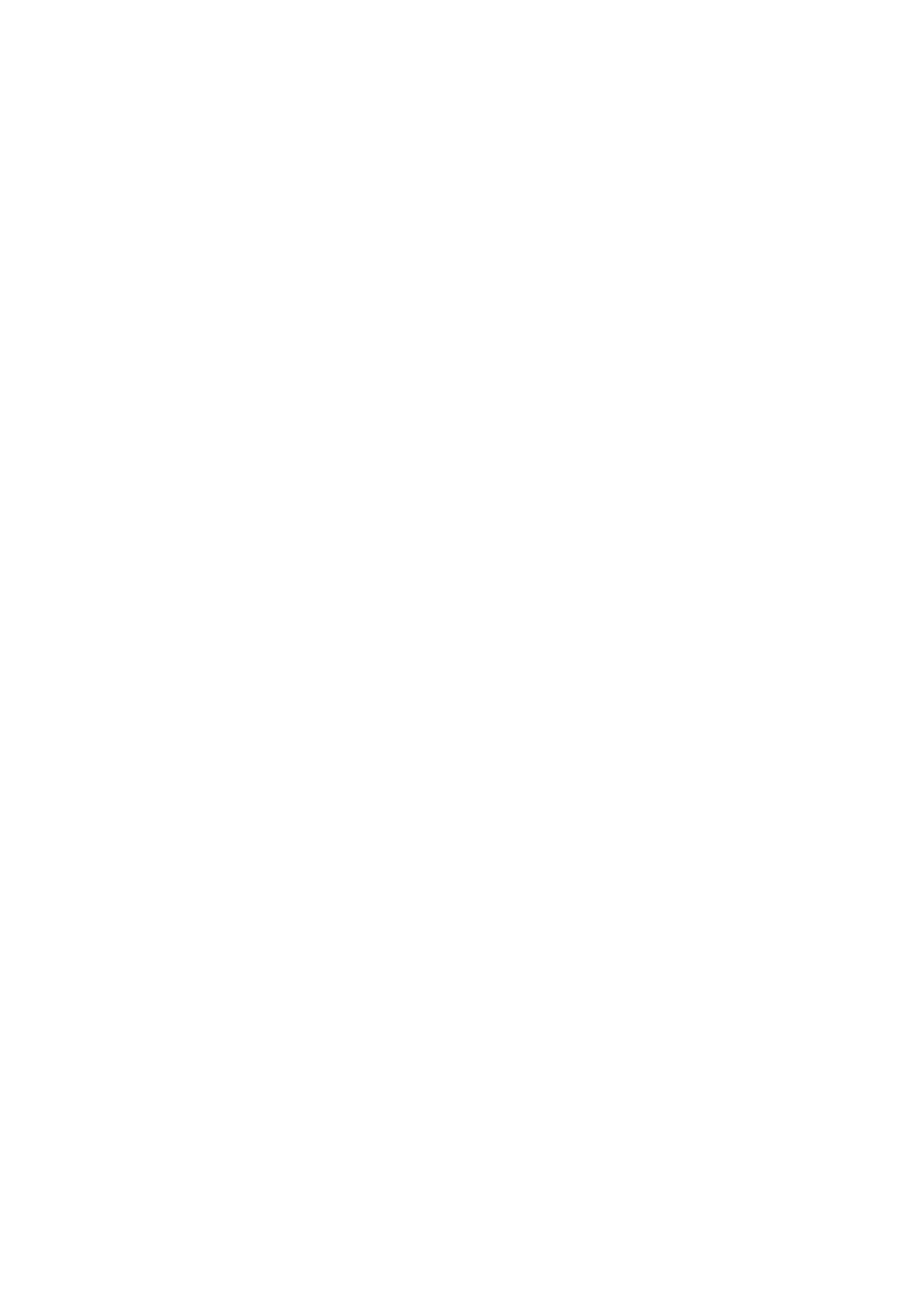## **FINANCE DEPARTMENT CONTENTS**

| Paragraph      | <b>Subject</b>                    | Page |
|----------------|-----------------------------------|------|
|                | Introduction                      |      |
| 2              | <b>Overview of State Finances</b> | 2    |
| 3              | Compliance to FRBM targets        | 4    |
| $\overline{4}$ | <b>Concluding Remarks</b>         |      |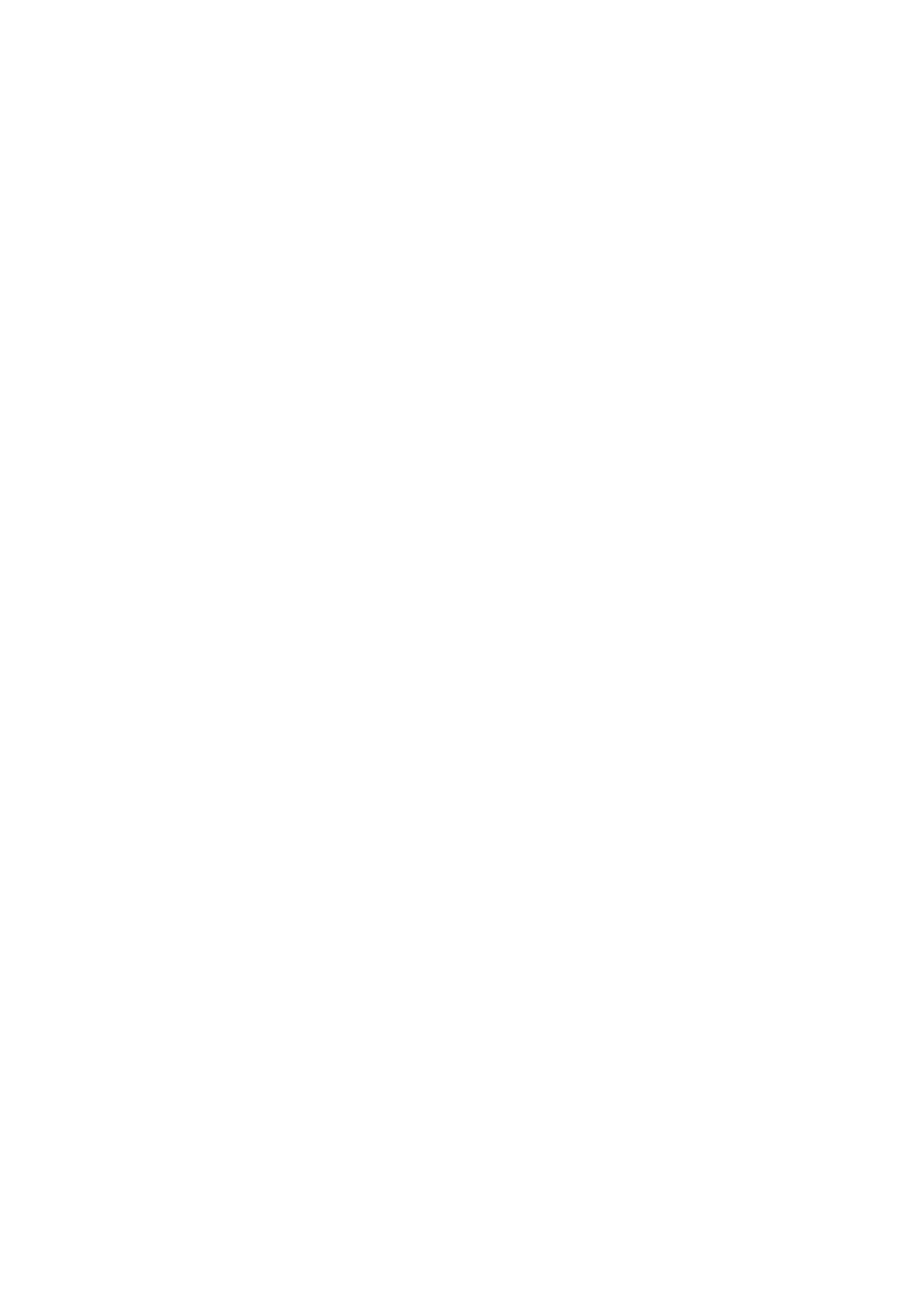### **List of Tables**

| <b>Table No</b> | <b>Subject</b>                                          | Page           |
|-----------------|---------------------------------------------------------|----------------|
| 1               | Fiscal Profile of Orissa: An Overview                   | 3              |
| $\overline{2}$  | Budget Estimates and Outturns for the year 2011-12      | 5              |
| 3               | Borrowings and Repayments: 2011-12                      | 6              |
| $\overline{4}$  | FRBM Act Targets and Fiscal Achievements during 2011-12 | $\overline{7}$ |
| 5               | Revenue Realization: 2011-12                            | 8              |
| 6               | <b>Expenditure Profile</b>                              | 9              |
| 7               | <b>Cash Balance Position and Investments</b>            | 10             |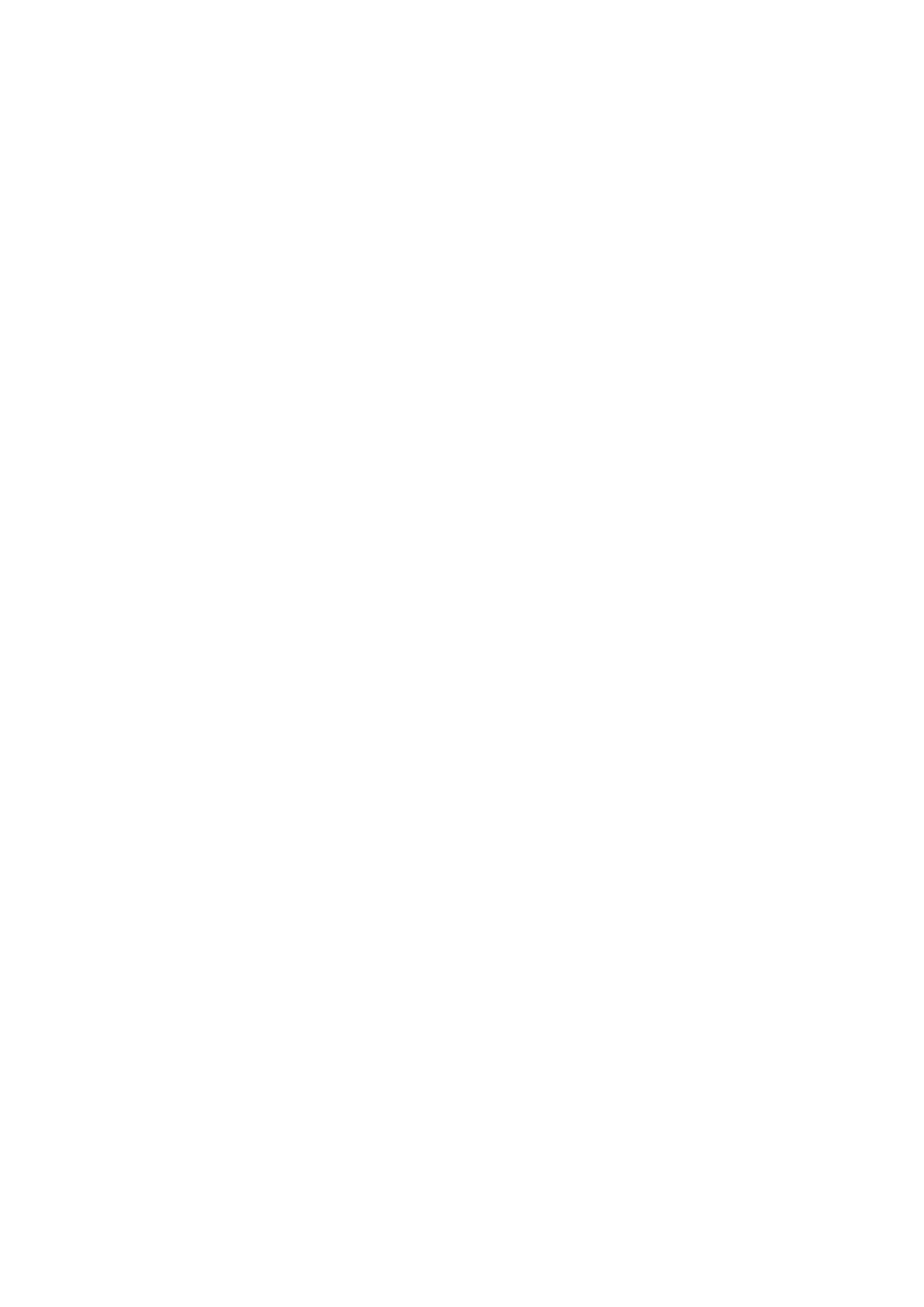## **Preface**

It is provided in sub-section (2-a) of section 8 of Odisha Fiscal Responsibility & Budget Management Act, 2005 (Odisha FRBM Act, 2005) that, "F*or the purpose of ensuring compliance of the provisions of this Act, the State Government shall entrust an agency independent of the State Government interference, who shall periodically make review of such compliance and submit a report to that effect to that Government who shall cause every such report to be laid, as soon as may be after it is received, before the State Legislature*"

In compliance with the said provisions of Odisha FRBM Act, 2005, the State Government assigned the task of independent review of its finances for the year 2011- 12 to the National Institute of Public Finance & Policy (NIPFP), a national level institute engaged in the study & research in public finance and public policy. It is independent of the State Government.

Two experts Dr. Tapas Sen and Dr. Pratap Ranjan Jena working for the institute conducted the review. During their review, the two experts visited Bhubaneswar and had interaction with senior officials of the State Government including Finance Department. The National Institute of Public Finance & Policy submitted the review report on 27th February, 2013. I deem it to be a previlage to lay the report in this august house.

Bhubaneswar March, 2013

> **(Sri Prasanna Acharya) Minister, Finance**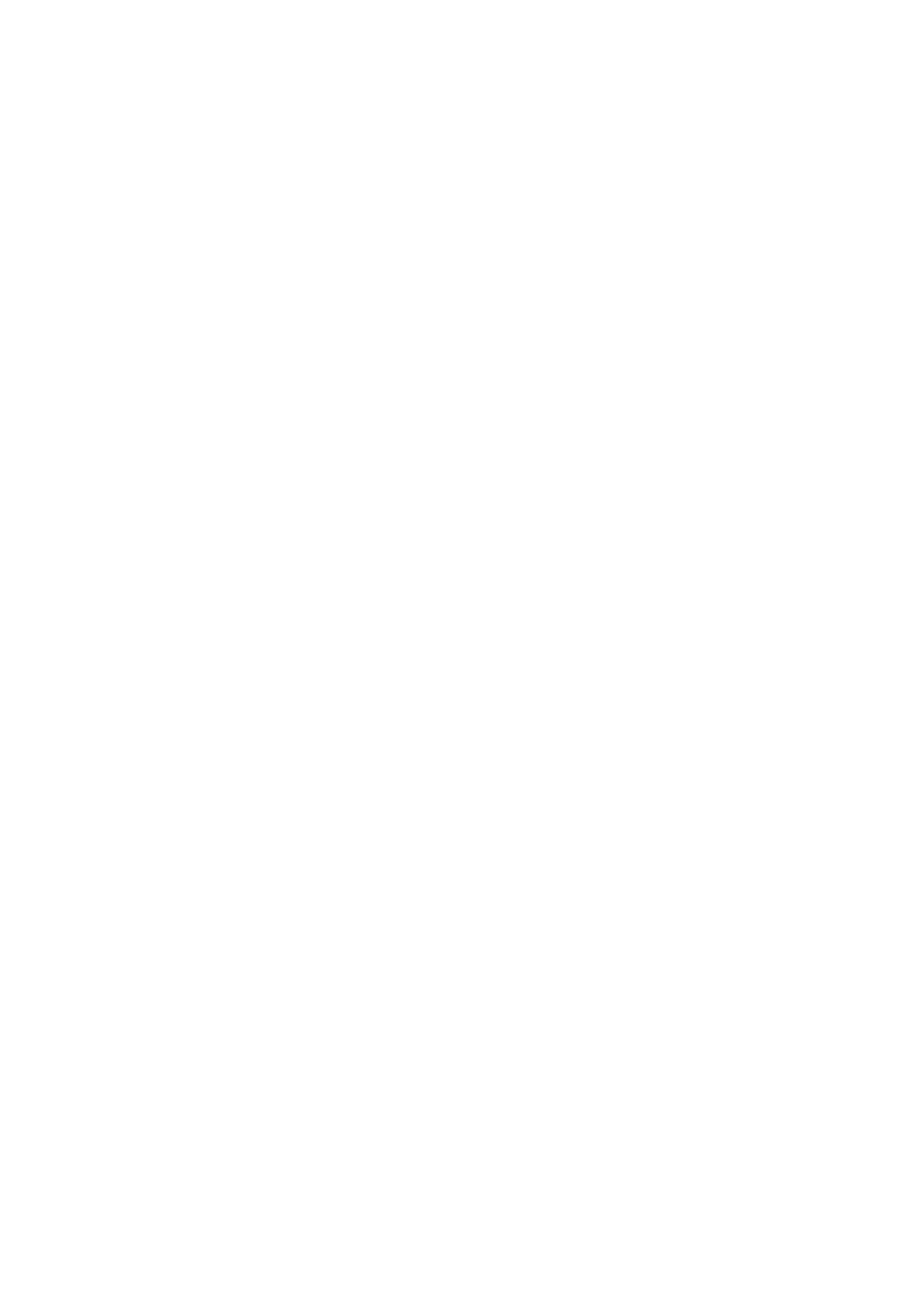#### **Introduction**

In accordance with the recommendations of the Thirteenth Finance Commission (TFC), the Government of Odisha amended its Fiscal Responsibility and Budget Management Act (FRBM), 2005 and incorporated in that the provision for independent review/monitoring of compliance of the implementation of the FRBM Act. The National Institute of Public Finance and Policy (NIPFP), New Delhi, was assigned the task of reviewing the compliance of the Act for the year 2011-12. The amendment to the Act institutionalizes the process of assessment of the fiscal stance of the State Government while implementing the provisions of FRBM Act. This review report for the year 2011-12 contains detailed evaluation of the State finances as projected in the budget for the year 2011-12 and the budget outturns as reported in the Finance Accounts for the year, keeping the fiscal targets of the FRBM Act in view. Senior officials of the Department of Finance provided overall perspective on the State fiscal management including revenue mobilization efforts and the rationale behind resource allocations to different sectors. The Secretaries of several large spending departments also shared their views on expenditure trends and priorities.

The post FRBM experience since 2005-06 shows that the State has adhered to the fiscal targets and limitations entailed by the Act. Although the high growth experienced during 2006-07 to 2007-08 has decelerated since then, the fiscal management in the State continued to remain within the fiscal rule restrictions. The global economic crisis affected the Indian economy adversely and the national growth rate slowed down to 6.7 per cent in 2008-09 compared to 9.0 per cent during the previous year. With the slowdown in the national economy, the growth prospects for the State also suffered. The growth rate of the State economy declined from close to 11 per cent in 2007-08 to 7.75 per cent in 2008-09 and further plummeted to a low of 4.55 per cent in 2009-10. Although the State registered a reasonably good performance during 2010-11 at 7.50 per cent, the quick estimates for the year 2011-12 shows a decline in growth rate to 4.92 per cent. Given this macro-fiscal experience since the enactment of the FRBM Act in the State, the review report evaluates achievement of fiscal targets as required in the amended Odisha FRBM Act, 2011.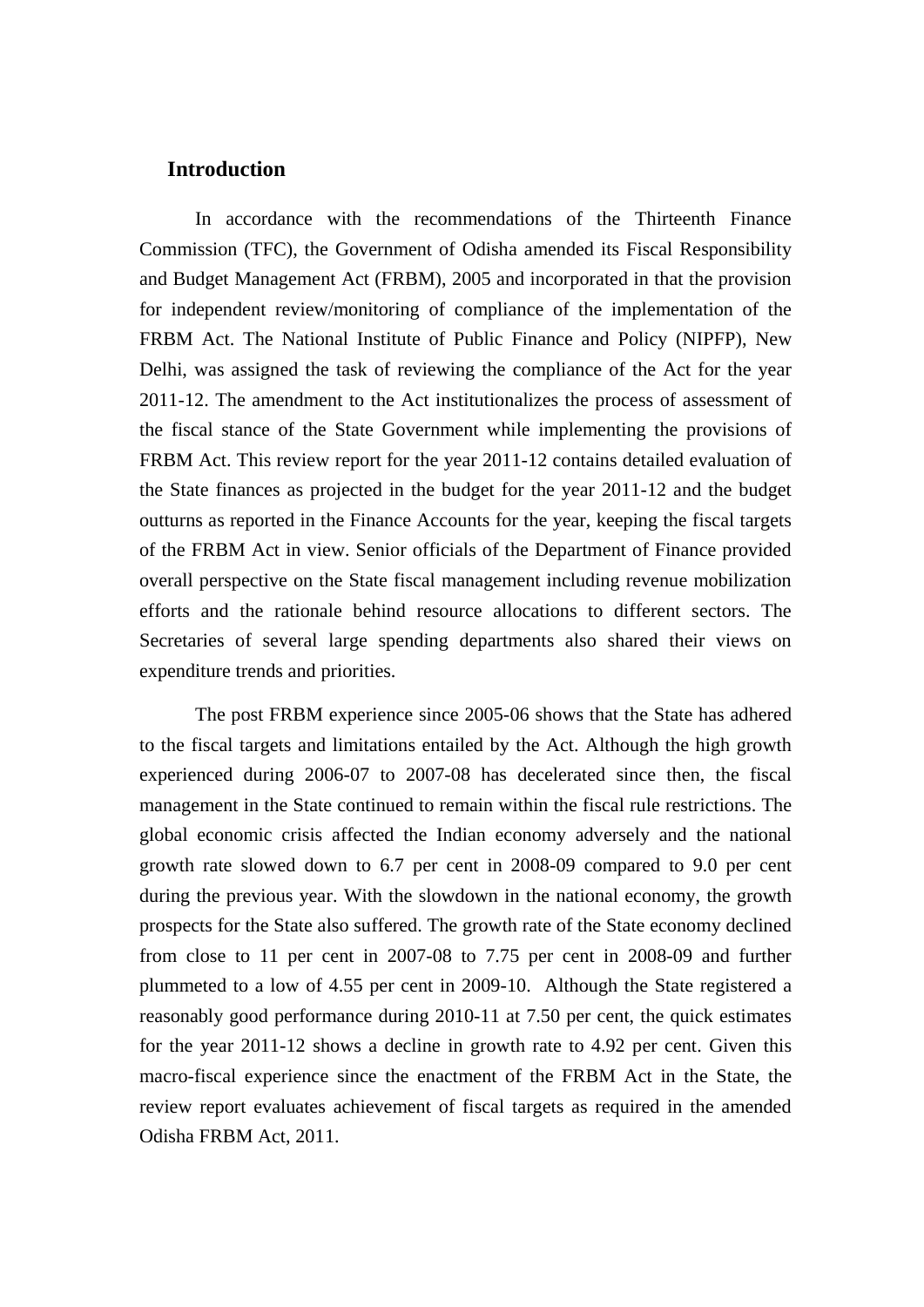The remaining part of the report is organized as follows. Section 2 provides an overall assessment of State finances in recent years. Compliance of the State Government to the fiscal targets under the Odisha FRBM Act, 2011 and issues related to revenue mobilization and expenditure pattern for the year 2011-12 has been examined in Section 3. Concluding observations are contained in Section 4.

#### **2. Overview of State Finances**

There has been a significant improvement in the finances of the Government of Odisha in recent years as is evident from the fiscal data shown in Table 1. The turnaround in the fiscal situation is seen from the achievement of continuous revenue surpluses since 2005-06 and containment of fiscal deficit relative to GSDP below 2 percent (even surpluses in some years). The impact of Fiscal Responsibility and Budget Management (FRBM) Act adopted by the State Government to reduce deficit and stabilize debt burden along with improved own revenue performance and growing central transfers were significant factors that facilitated the fiscal consolidation in the State. The fiscal consolidation has provided the Government with considerable space to prioritize expenditures and design a development oriented fiscal policy in the State. The fiscal discipline also paved the way for budgetary reforms and expenditure management to improve the quality of public spending.

The analysis of the fiscal trend from 2004-05 to 2011-12, last year for the present purpose, reveals that the State achieved revenue surplus consistently buoyed by higher revenue receipts, with central transfers playing a key role, and by resorting to compression of expenditure. Total revenue receipt relative to GSDP increased from 15.25 per cent in 2004-05 to 18.65 per cent in 2011-12 relative to GSDP. While central transfers increased from 8.14 per cent to 9.44 per cent, the own revenue of the State, both tax and non-tax taken together has grown from 7.10 per cent to 9.21 per cent to GSDP during this period. The own non-tax receipt has emerged as a significant own-source of revenue for the State due to rise in income from mining royalties.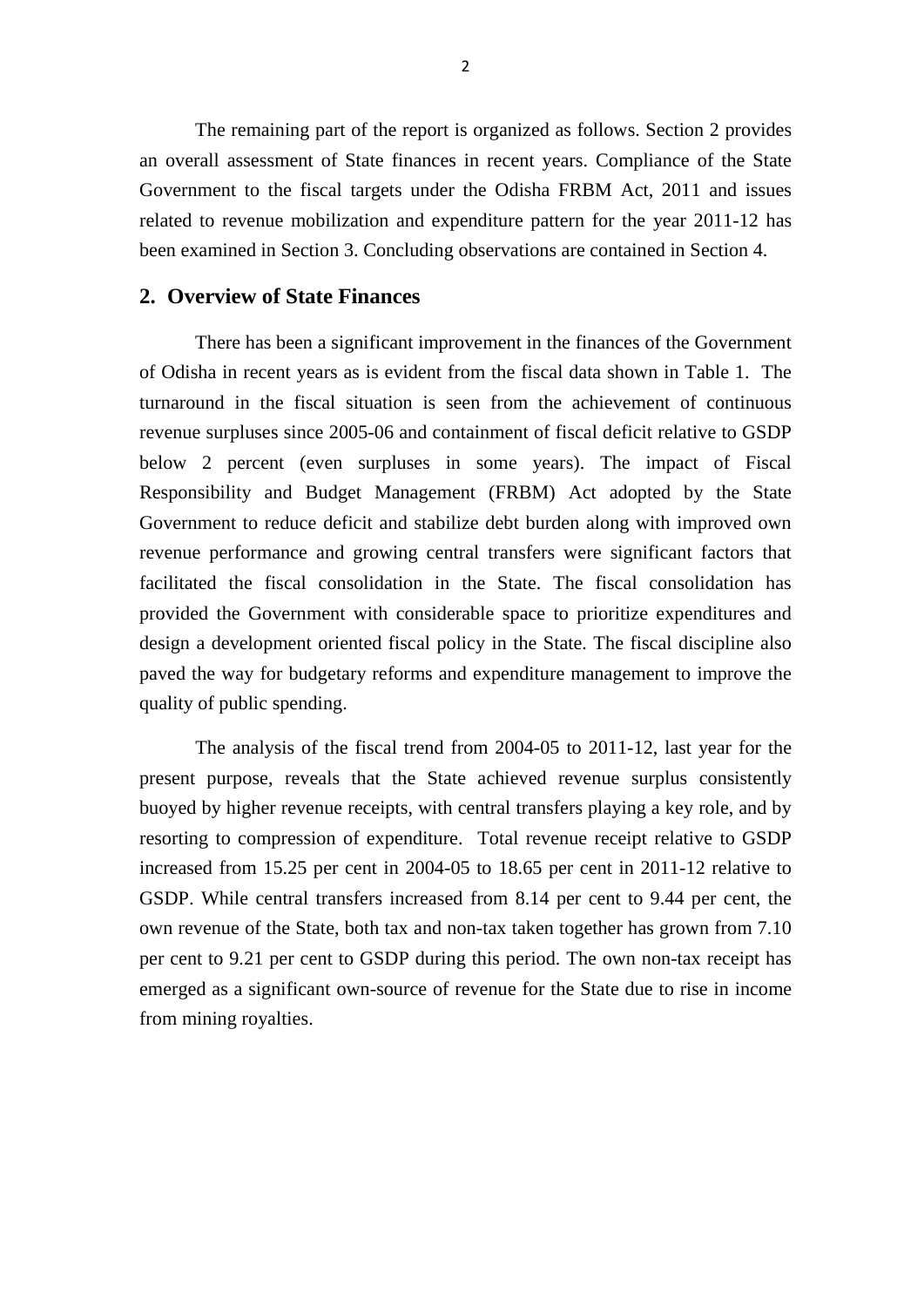|                            |         |                   |         |         |         |         | (Percentage of GSDP) |         |
|----------------------------|---------|-------------------|---------|---------|---------|---------|----------------------|---------|
|                            | 2004-   | 2005-             | 2006-   | 2007-   | 2008-   | 2009-   | 2010-                | 2011-   |
|                            | 05      | 06                | 07      | 08      | 09      | 10      | 11                   | 12      |
| <b>Revenues</b>            | 15.25   | 16.55             | 17.71   | 16.99   | 16.57   | 16.22   | 17.11                | 18.65   |
| <b>Own Tax Revenues</b>    | 5.37    | 5.88              | 5.96    | 5.30    | 5.38    | 5.51    | 5.76                 | 6.23    |
| Sales Tax                  | 3.18    | 3.54              | 3.70    | 3.19    | 3.23    | 3.32    | 3.50                 | 3.80    |
| <b>State Excise Duties</b> | 0.39    | 0.46              | 0.42    | 0.41    | 0.44    | 0.52    | 0.56                 | 0.64    |
| Motor Vehicle Tax          | 0.43    | 0.48              | 0.42    | 0.36    | 0.35    | 0.38    | 0.37                 | 0.36    |
| Goods and Passenger        | 0.50    | 0.54              | 0.56    | 0.48    | 0.43    | 0.50    | 0.57                 | 0.61    |
| Tax                        |         |                   |         |         |         |         |                      |         |
| <b>Electricity Duties</b>  | 0.34    | 0.41              | 0.28    | 0.25    | 0.25    | 0.28    | 0.24                 | 0.26    |
| <b>Other Taxes</b>         | 0.53    | 0.45              | 0.58    | 0.62    | 0.68    | 0.51    | 0.51                 | 0.56    |
| <b>Own Non-Tax</b>         | 1.73    | 1.80              | 2.54    | 2.05    | 2.14    | 1.97    | 2.46                 | 2.98    |
| <b>Revenues</b>            |         |                   |         |         |         |         |                      |         |
| Mining Royalties           | 0.86    | 0.95              | 0.92    | 0.87    | 0.93    | 1.24    | 1.71                 | 2.12    |
| <b>Central Transfers</b>   | 8.14    | 8.87              | 9.21    | 9.64    | 9.05    | 8.74    | 8.90                 | 9.44    |
| <b>Tax Devolution</b>      | 5.12    | $\overline{5.73}$ | 6.11    | 6.07    | 5.58    | 5.23    | 5.40                 | 5.66    |
| Grants                     | 3.02    | 3.14              | 3.10    | 3.57    | 3.47    | 3.51    | 3.50                 | 3.78    |
| <b>Revenue Expenditure</b> | 15.92   | 15.99             | 15.49   | 13.71   | 14.27   | 15.52   | 15.10                | 16.05   |
| <b>General Services</b>    | 8.34    | 8.02              | 7.37    | 5.59    | 4.69    | 5.70    | 5.11                 | 5.06    |
| <b>Social Services</b>     | 5.12    | 5.50              | 5.13    | 4.96    | 5.58    | 6.04    | 6.13                 | 6.64    |
| Education                  | 2.51    | 2.66              | 2.36    | 2.45    | 2.95    | 3.32    | 3.23                 | 3.08    |
| Medical and Pub. Health    | 0.69    | 0.44              | 0.47    | 0.48    | 0.54    | 0.61    | 0.53                 | 0.52    |
| Social Welfare &           | 0.95    | 1.21              | 1.23    | 0.86    | 1.10    | 0.94    | 1.20                 | 1.92    |
| Nutrition                  |         |                   |         |         |         |         |                      |         |
| <b>Economic Services</b>   | 2.26    | 2.30              | 2.73    | 2.88    | 3.74    | 3.54    | 3.64                 | 4.04    |
| <b>Assignment to LBs</b>   | 0.20    | 0.17              | 0.27    | 0.27    | 0.26    | 0.25    | 0.22                 | 0.31    |
| <b>Capital Expenditure</b> | 1.09    | 0.89              | 1.41    | 2.26    | 2.53    | 2.09    | 2.35                 | 2.31    |
| Capital Outlay             | 1.36    | 1.22              | 1.43    | 2.20    | 2.55    | 2.24    | 2.20                 | 2.08    |
| Net Lending                | $-0.27$ | $-0.33$           | $-0.01$ | 0.06    | $-0.02$ | $-0.15$ | 0.14                 | 0.23    |
| <b>Revenue Deficit</b>     | 0.67    | $-0.57$           | $-2.22$ | $-3.28$ | $-2.30$ | $-0.70$ | $-2.01$              | $-2.60$ |
| <b>Fiscal Deficit</b>      | 1.76    | 0.32              | $-0.81$ | $-1.02$ | 0.22    | 1.39    | 0.34                 | $-0.29$ |
| <b>Primary Deficit</b>     | $-2.53$ | $-4.02$           | $-3.94$ | $-3.48$ | $-1.72$ | $-0.48$ | $-1.24$              | $-1.48$ |
| <b>Outstanding Debt</b>    | 43.81   | 42.84             | 36.58   | 28.09   | 24.53   | 23.15   | 20.13                | 17.87   |

**Table 1 Fiscal Profile of Odisha: An Overview** 

Source: Basic data – Finance Accounts of relevant years, GoO

GSDP data used are of 2004-05 series (latest available estimates) Note: Negative sign for deficit figures indicate surplus

The fiscal situation in the State during the post FRBM period compares favorably to the earlier period, particularly the end of the Nineties when the sharp deterioration in State finances and steady accumulation of debt invited urgency for reforms (White Paper, GoO, 2001). In addition to rising revenue receipts, the State Government also managed to compress the revenue expenditure from 15.92 per cent relative to GSDP in 2004-05 to 14.27 per cent in 2008-09, which increased to 16.05 per cent in 2011-12. Reduction in interest payment caused by lower average cost of debt as well as shrinking debt stocks, and the decline in other nondevelopment general service contributed to revenue expenditure compression. The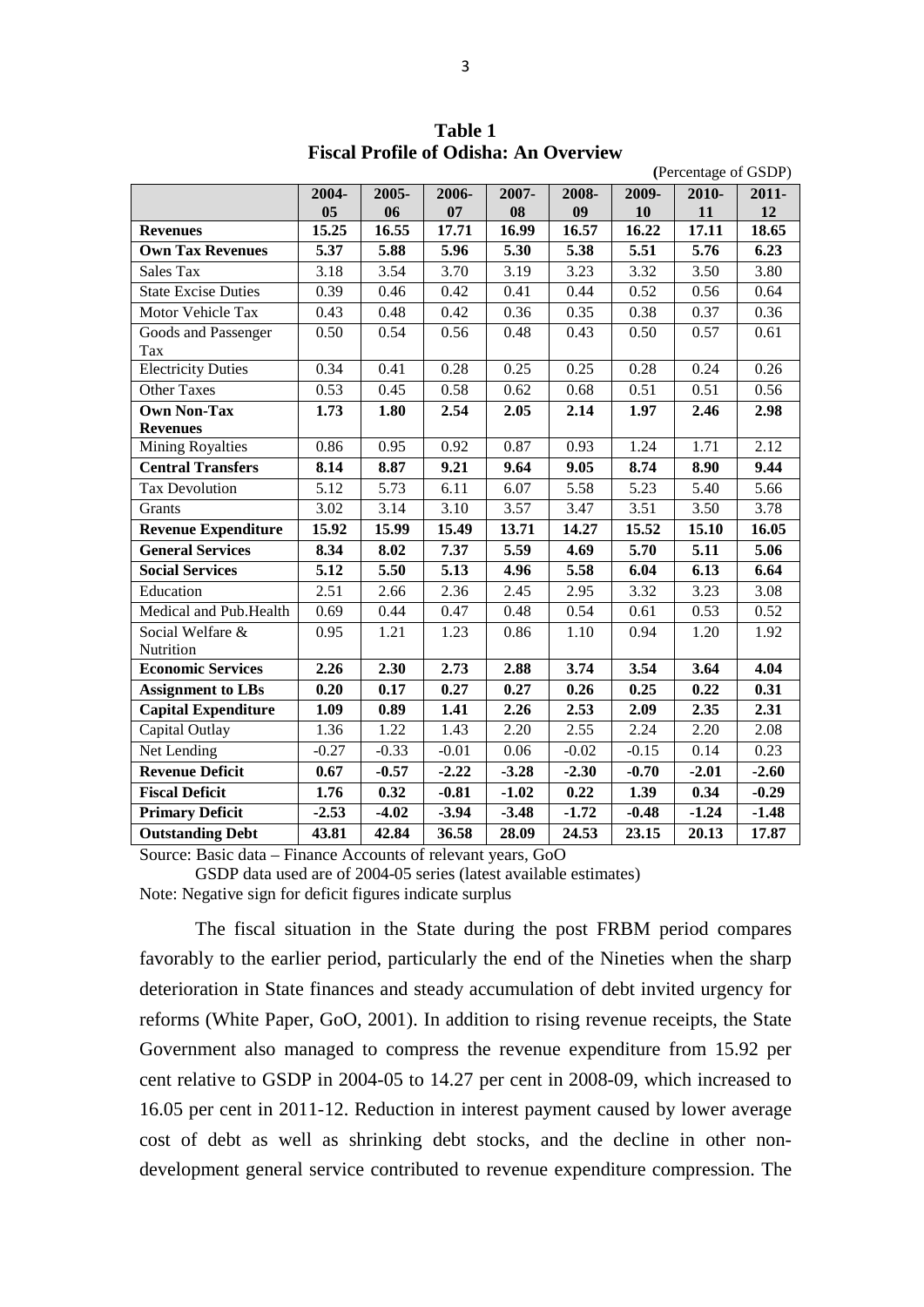improvement in revenue receipts and expenditure compression measures resulted in turning a revenue deficit of 0.67 per cent of GSDP in 2004-05 to a surplus of 2.60 per cent in 2011-12 and a reduction of fiscal deficit on a matching scale. The fiscal deficit was reduced from 1.76 per cent of GSDP in 2004-05 to 0.34 per cent in 2010-11 and a fiscal surplus to the extent of 0.29 per cent emerged in 2011-12. The reduction of fiscal deficit seems to be rather large given the FRBM Act requirement of a maximum 3 per cent of GSDP. The outcome of this fiscal management was the reduction of the outstanding debt burden by more than half from 43.81 per cent of GSDP to only 17.87 per cent during this period. The debt sustainability assessment carried out by the Comptroller and Auditor General of India (2011-12) in terms of debt stabilization, sufficiency of non-debt receipts, net availability of borrowed funds, interest payment burden, and maturity profile of State government securities indicate that the State debt burden is becoming stable.

Given the scale of fiscal consolidation and availability of fiscal space to the Government, the capital outlay has increased rather sluggishly by 0.72 percentage points relative to GSDP during the period from 2004-05 to 2011-12. Similarly, the priority sector spending in aggregate social services has increased slowly relative to GSDP and in fact, health sector spending from budgetary sources (not including NRHM, which is off budget) has declined during this period. The resource allocation in the State should be oriented towards attaining socio-economic development through infrastructure building and human development, which needs stepping up expenditure in key areas.

#### **3. Compliance to the FRBM Act Targets**

#### **3.1 Fiscal Achievements and Compliance to the FRBM Act Targets: 2011-12**

The fiscal targets prescribed for the year 2011-12 in the amended Odisha FRBM Act were attaining zero revenue deficit, containing the fiscal deficit to 3 per cent of GSDP, limiting the debt-GSDP ratio to 30.6 per cent, and keeping the interest payment as percentage to revenue receipt to 15 per cent. The Act prescribes that the deficit targets to be maintained 2011-12 onwards and specifies year wise debt-GSDP ratio up to 2014-15 following the recommendations of the TFC. The medium term fiscal plan statement as part of the Medium term Fiscal Policy (MTFP) for the year 2011-12 presented three year rolling targets for revenue deficit, fiscal deficit, primary deficit and the debt-GSDP ratio. The MTFP was presented in the assembly along with the budget documents. The first year of the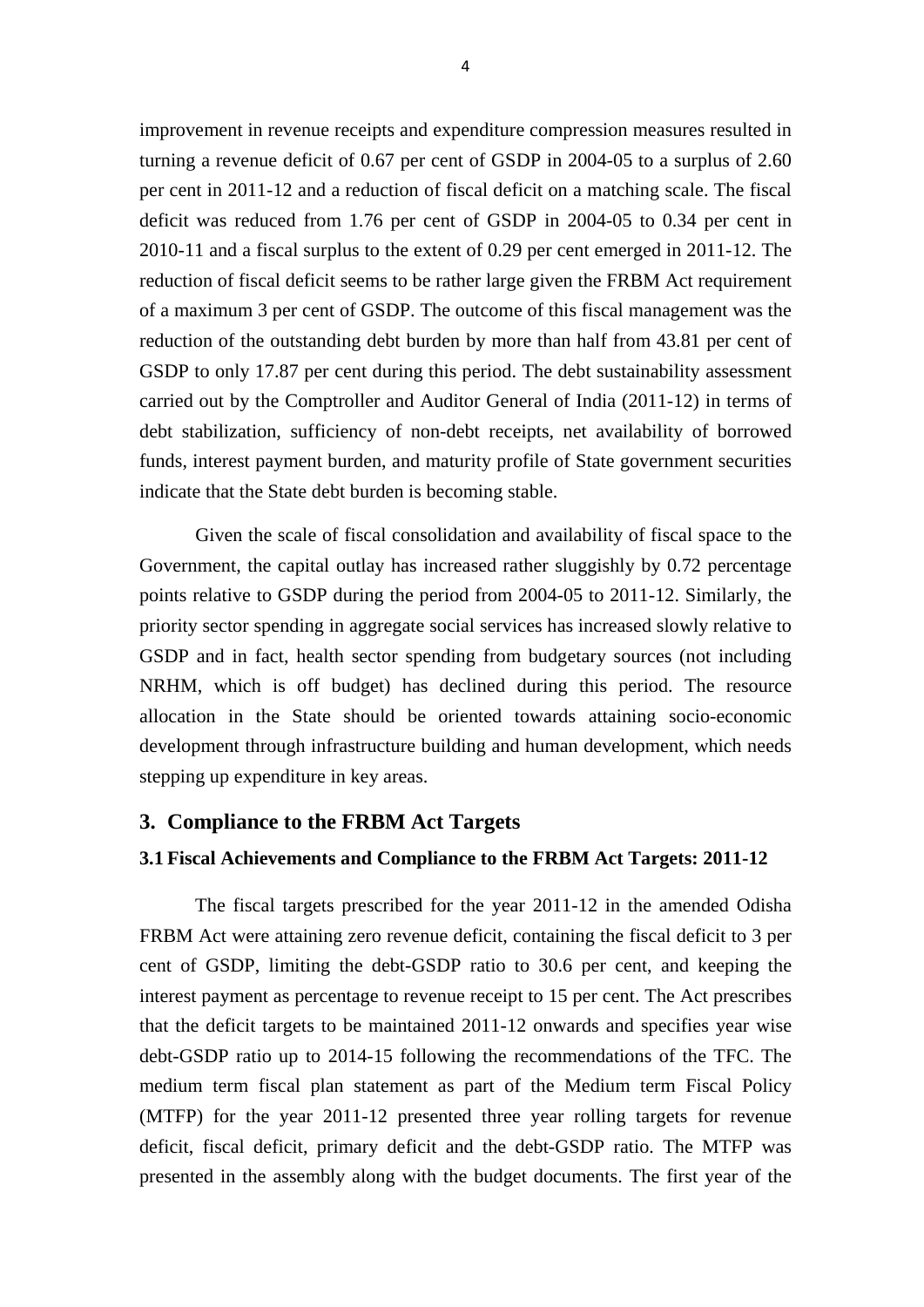MTFP projections is the budget estimates for the year 2011-12. The review report evaluates the fiscal outturns for the year 2011-12 as compared to the budget estimates. Table 2 shows the fiscal variables as projected in the budget for the year 2011-12 and the achievements for the year.

The fiscal indicators for both the budget estimates and budget outturns in Table 2 are shown as percentages of the GSDP at current prices, which is of 2004- 05 series. It needs to be indicated here that the State GSDP figures for the past few years are regularly revised. The GSDP figures used in the last two MTFPs, presented along with budget estimates for 2012-13 and 2013-14, were different from those used by us here starting with 2009-10 due to the recent revisions. The Ministry of Finance when assessing eligibility for DCRF etc. uses GSDP as projected by the 12th Finance Commission, but the State FRBM Act does not specify this. The rules framed under the FRBM Act of the State mentions that the GSDP has to be in the current prices. By default, the GSDP figures used in this Review Report are from the latest series (2004-05 base) as revised by the State Government in 2013.

|                                                    |              | (Percentage of GSDP)  |                |
|----------------------------------------------------|--------------|-----------------------|----------------|
| (Percentage of GSDP)                               | 2011-12 (BE) | <b>2011-12 Actual</b> | <b>Changes</b> |
| <b>Revenues</b>                                    | 16.85        | 18.65                 | 1.80           |
| <b>Own Tax Revenues</b>                            | 5.70         | 6.23                  | 0.53           |
| Own Non-Tax Revenues                               | 1.76         | 2.98                  | 1.22           |
| Non-ferrous Mining and Metallurgical Industries    | 1.41         | 2.12                  | 0.70           |
| <b>Central Transfers</b>                           | 9.39         | 9.44                  | 0.05           |
| <b>Tax Devolution</b>                              | 5.29         | 5.66                  | 0.37           |
| <b>Grants</b>                                      | 4.10         | 3.78                  | $-0.32$        |
| <b>Revenue Expenditure</b>                         | 16.82        | 16.05                 | $-0.77$        |
| <b>General Services</b>                            | 6.20         | 5.06                  | $-1.14$        |
| Social Services                                    | 6.40         | 6.64                  | 0.24           |
| <b>Economic Services</b>                           | 3.95         | 4.04                  | 0.09           |
| <b>Compensation and Assignment to Local Bodies</b> | 0.27         | 0.31                  | 0.04           |
| <b>Capital Expenditure</b>                         | 2.80         | 2.31                  | $-0.49$        |
| Capital Outlay                                     | 2.62         | 2.08                  | $-0.54$        |
| Net Lending                                        | 0.18         | 0.23                  | 0.05           |
| <b>Revenue Surplus</b>                             | 0.03         | 2.60                  | 2.57           |
| <b>Fiscal Deficit</b>                              | 2.77         | $-0.29$               | $-3.06$        |
| <b>Primary Deficit</b>                             | 0.90         | $-1.48$               | $-2.38$        |
| <b>Outstanding Debt</b>                            | 21.27        | 17.87                 | $-3.40$        |

**Table 2 Budget Estimates and Outturns for the year 2011-12**

Source: Basic data – Finance Accounts and Budget Document for the year 2011-12, GoO GSDP data used are of 2004-05 series

Note: Negative sign for deficit figures indicate surplus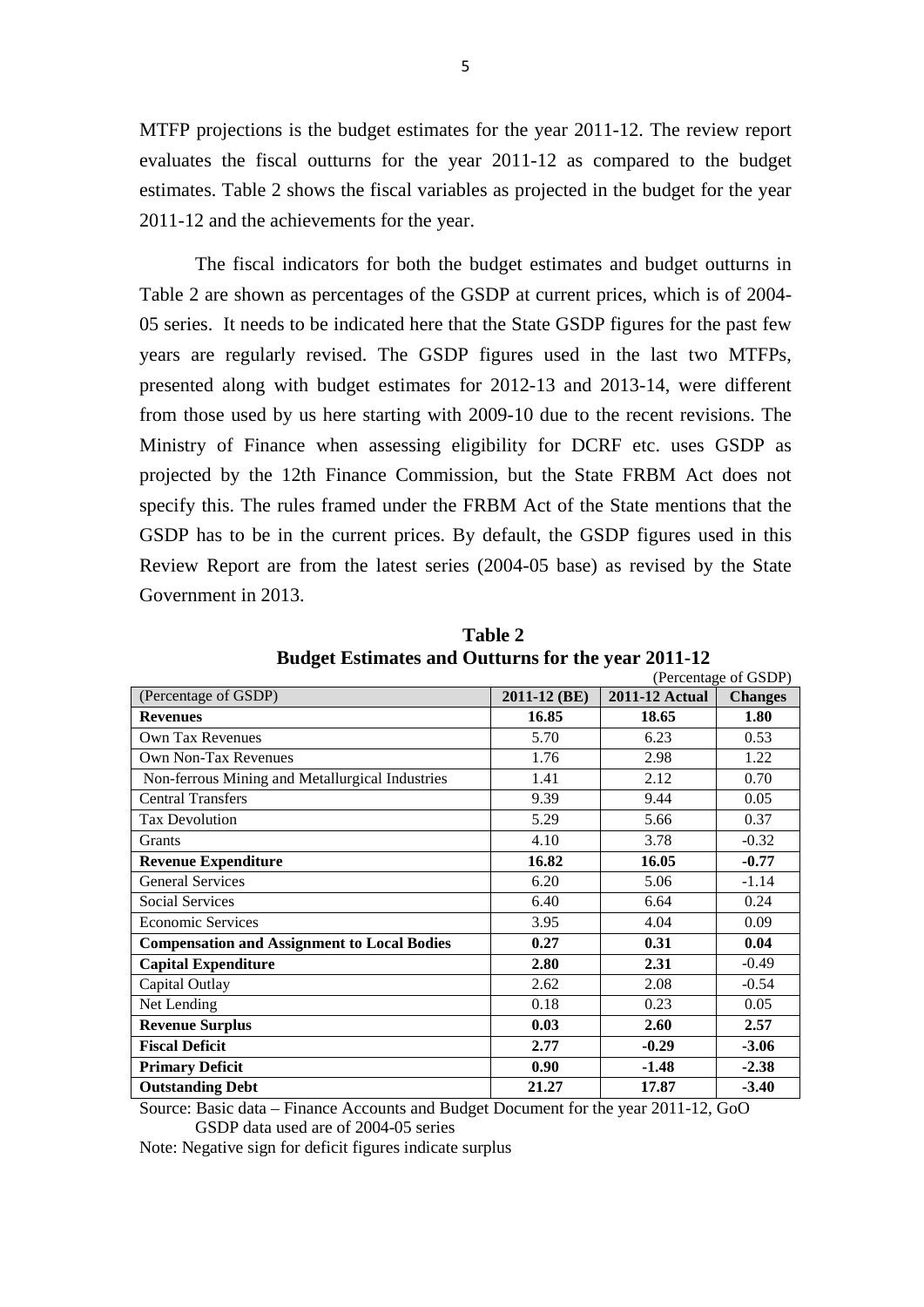The fiscal achievements as compared to the budget projections for the year 2011-12 seem very comforting as the State government could achieve all the projected fiscal targets. The actual revenue receipt has exceeded the budget estimates by 1.80 percentage points relative to GSDP. This was from higher realization of both own revenues and the central transfers during the year. The rise in contribution from non-tax sources, particularly from mining activities riding high on revision of mining royalties to an *ad valorem* system, has contributed significantly to the own revenue efforts of the State Government. On the expenditure front, the State Government compressed the revenue expenditure from a budgeted level of 16.82 per cent of GSDP to 16.05 per cent, a reduction of 0.77 percentage points, mainly by reducing the expenditures under general services. The higher realization of revenue receipts and compression of revenue expenditure resulted in revenue surplus of 2.60 per cent of GSDP, an improvement of 2.57 percentage points over the budget projections. Higher revenue surplus of this order helped the State government to reach a fiscal surplus situation. In 2011-12, as compared to a budgeted fiscal deficit of 2.77 per cent of GSDP, the Government achieved a fiscal surplus of 0.29 per cent. Decline in actual capital outlay as compared to the budgeted provision also facilitated a fiscal surplus during the year.

|                                        |                         |               | (Rs. Lakh)        |
|----------------------------------------|-------------------------|---------------|-------------------|
|                                        | <b>Budget Estimates</b> | <b>Actual</b> | <b>Difference</b> |
| <b>Public Debt Receipts</b>            |                         |               |                   |
| <b>Internal Debt</b>                   | 587102                  | 112099        | $-475003$         |
| Loans Advances from Central Government | 49546                   | 23276         | $-26270$          |
| <b>Public Debt</b>                     | 636647                  | 135375        | $-501272$         |
| Small Savings and Provident Fund       | 275085                  | 249212        | $-25873$          |
| Total                                  | 911733                  | 384587        | $-527146$         |
| <b>Debt Repayments</b>                 |                         |               |                   |
| <b>Internal Debt</b>                   | 178183                  | 178107        | $-76$             |
| Loans Advances from Central Government | 48484                   | 54669         | 6185              |
| Public Debt                            | 226667                  | 232776        | 6109              |
| Small Savings and Provident Fund       | 195085                  | 206573        | 11488             |
| Total                                  | 421753                  | 439349        | 17596             |

**Table 3 Borrowings and Repayments: 2011-12**

Source: Finance Accounts and Budget Document for the year 2011-12, GoO

Outstanding debt of the State Government has declined to 17.87 per cent of GSDP from the budgeted level of 21.27 per cent. The two-pronged approach of raising lower borrowing from both the market and the central Government as compared to the budget estimates and discharging more than the budget estimates,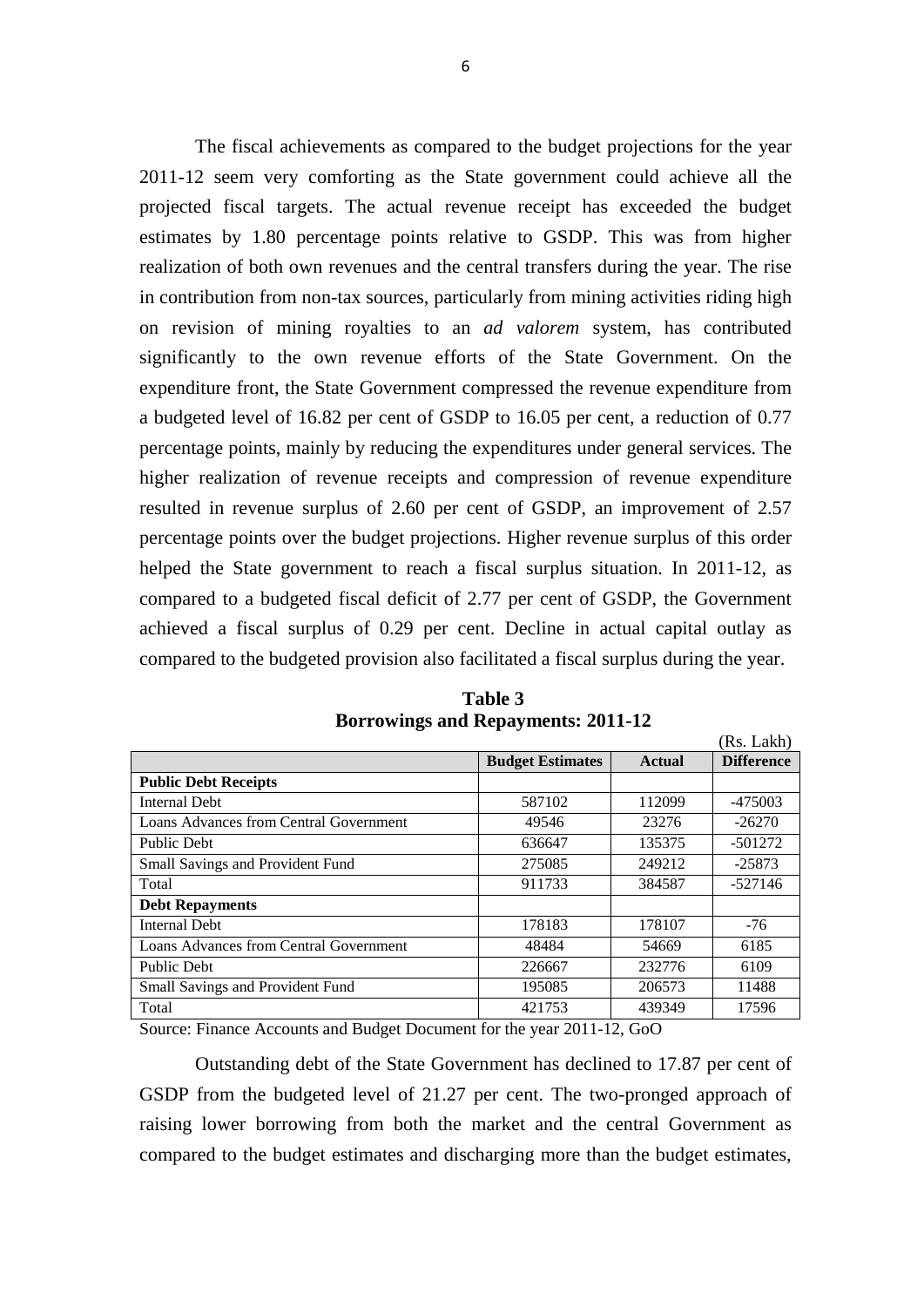especially for central loans, helped reduce the debt burden relative to the GSDP. Table 3 shows the debt receipts and repayments from various sources during 2011- 12.

The fiscal management principle enunciated in the FRBM Act calls upon the State to respond appropriately to eliminate the revenue deficit and contain the fiscal deficit at a sustainable level. The improvement in fiscal situation in recent years has enabled the State Government to achieve the targets stipulated in the Act. The fiscal targets specified in the amended FRBM Act and the outcomes for the year 2011-12 are shown in Table 4. Against the Act requirement of reducing the revenue deficit to nil and limiting the fiscal deficit to 3 per cent of the GSDP, the State Government achieved a revenue surplus of 2.60 and fiscal surplus of 0.29 per cent. Outstanding debt burden, an outcome of the fiscal management the State, at 17.87 per cent relative to GSDP remains much lower than the target of 30.6 per cent. The other fiscal target to be monitored is the interest payment as percentage of revenue receipts, which is only 6.4 per cent as compared the required level of 15 per cent. Thus, the fiscal outcomes for the year 2011-12 unequivocally show that the State Government was able to achieve the fiscal targets stipulated in the FRBM Act.

 **Table 4 FRBM Act Targets and Fiscal Achievements during 2011-12** Percent

| <b>Targets</b> | <b>Achievements</b> |
|----------------|---------------------|
|                |                     |
|                | $-2.60$             |
|                | $-0.29$             |
| 30.6           | 17.87               |
|                | 6.40                |
|                |                     |

Note: Negative sign for deficit figures indicate surplus

#### **3.2 Disaggregated Analysis of Resources and Spending Pattern**

Data on detailed sources of revenue provided in Table 5 show that actual realizations exceeded the budget estimates in 2011-12. In the case of own taxes, barring a marginal slide for few, collection from most taxes surpassed the budget estimates. Actual receipts from own non-tax revenue increased by 1.22 percentage points relative to GSDP as compared to the budget estimates. The revision of mining royalties to an ad-valorem system helped the State Government realize increased revenue from this source. The interest receipts also increased substantially as interest on large cash balances contributed to this source. Other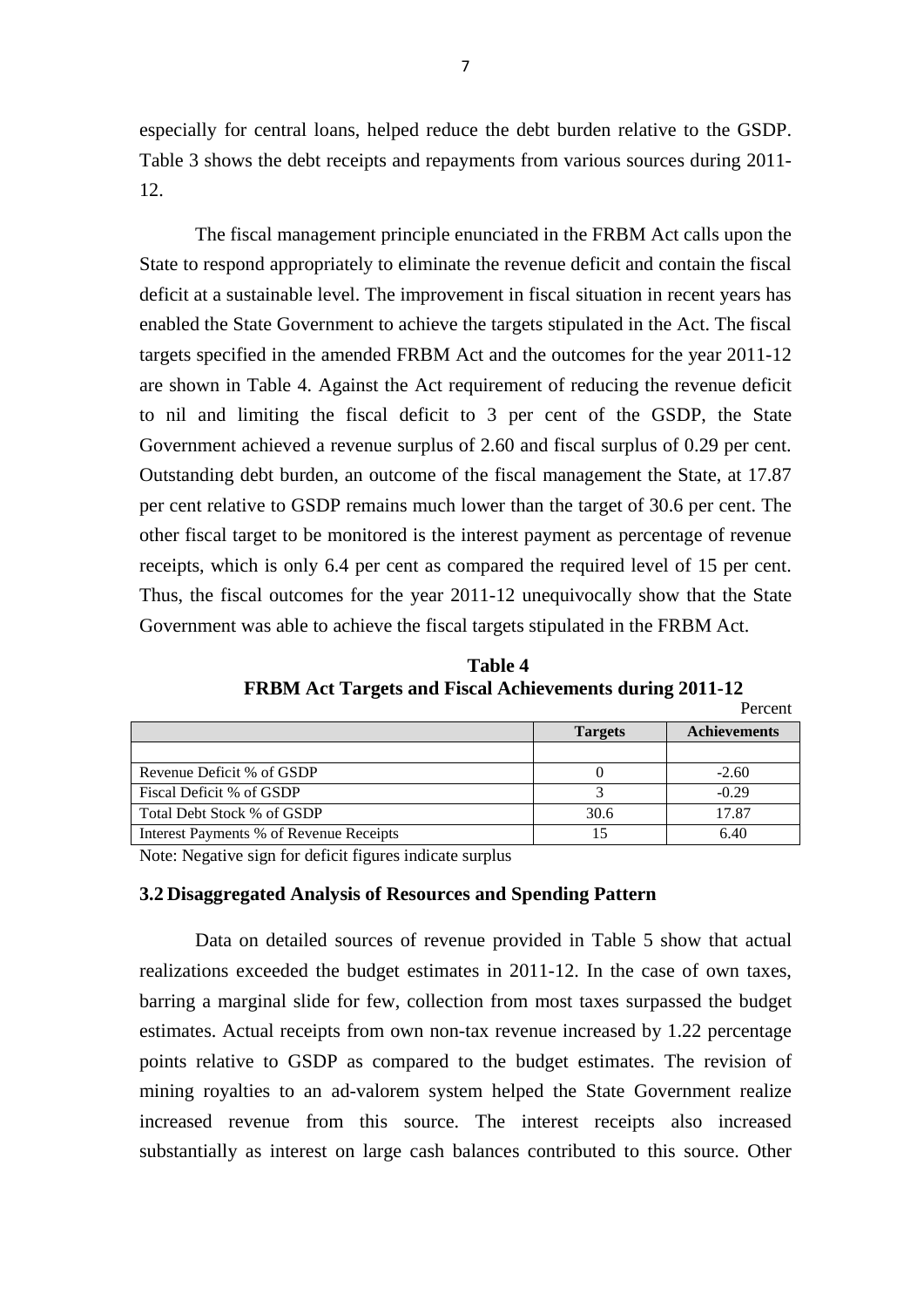sources of non-tax revenue such as dividends and profits from State enterprises, forestry and wildlife, and irrigation, also contributed higher revenues as compared to the budget estimates. In the case of central transfers, the actual realization was marginally higher than the budget projection.

| Table 5                             |  |
|-------------------------------------|--|
| <b>Revenue Realization: 2011-12</b> |  |

| (Percentage of GSDP)                                 |              |                       |                |  |
|------------------------------------------------------|--------------|-----------------------|----------------|--|
|                                                      | 2011-12 (BE) | <b>2011-12 Actual</b> | <b>Changes</b> |  |
| <b>Revenues</b>                                      | 16.85        | 18.65                 | 1.80           |  |
| <b>Own Tax Revenues</b>                              | 5.70         | 6.23                  | 0.53           |  |
| <b>Sales Tax</b>                                     | 3.50         | 3.80                  | 0.29           |  |
| <b>State Excise Duties</b>                           | 0.56         | 0.64                  | 0.08           |  |
| Motor Vehicle Tax                                    | 0.39         | 0.36                  | $-0.03$        |  |
| Taxes on Goods and Passengers                        | 0.46         | 0.61                  | 0.14           |  |
| Taxes and Duties on Electricity                      | 0.23         | 0.26                  | 0.02           |  |
| Land revenue                                         | 0.22         | 0.24                  | 0.03           |  |
| <b>Stamp Duty and Registration Fees</b>              | 0.24         | 0.23                  | $-0.01$        |  |
| Taxes on Profession, Trades, Callings and Employment | 0.08         | 0.06                  | $-0.02$        |  |
| <b>Other Taxes</b>                                   | 0.03         | 0.03                  | 0.00           |  |
| <b>Own Non-Tax Revenues</b>                          | 1.76         | 2.98                  | 1.22           |  |
| <b>Interest Receipts</b>                             | 0.05         | 0.27                  | 0.22           |  |
| Dividends and Profits                                | 0.02         | 0.13                  | 0.11           |  |
| <b>General Services</b>                              | 0.07         | 0.10                  | 0.03           |  |
| <b>Social Services</b>                               | 0.05         | 0.07                  | 0.02           |  |
| <b>Economic Services</b>                             | 1.57         | 2.42                  | 0.85           |  |
| Forestry and Wildlife                                | 0.04         | 0.09                  | 0.05           |  |
| Major Irrigation                                     | 0.03         | 0.06                  | 0.03           |  |
| Medium Irrigation                                    | 0.04         | 0.09                  | 0.05           |  |
| Non-ferrous Mining and Metallurgical Industries      | 1.41         | 2.12                  | 0.70           |  |
| Roads and Bridges                                    | 0.03         | 0.03                  | 0.01           |  |
| <b>Central Transfers</b>                             | 9.39         | 9.44                  | 0.05           |  |
| <b>Tax Devolution</b>                                | 5.29         | 5.66                  | 0.37           |  |
| Grants                                               | 4.10         | 3.78                  | $-0.32$        |  |

The decomposed expenditure pattern for the year 2011-12 given in Table 6 indicate that the expenditure compression in revenue account as compared to the budget estimates was primarily driven by decline in general services. There was minimal increase in social and economic services. In the general services, the decline was attributable to lower interest payment as compared to the budget estimates. Although the difference between budget estimates and actual interest payments should not be large, excess provision under this head during budgeting stage could be the probable reason for savings to the extent of 0.68 percentage points relative to the GSDP.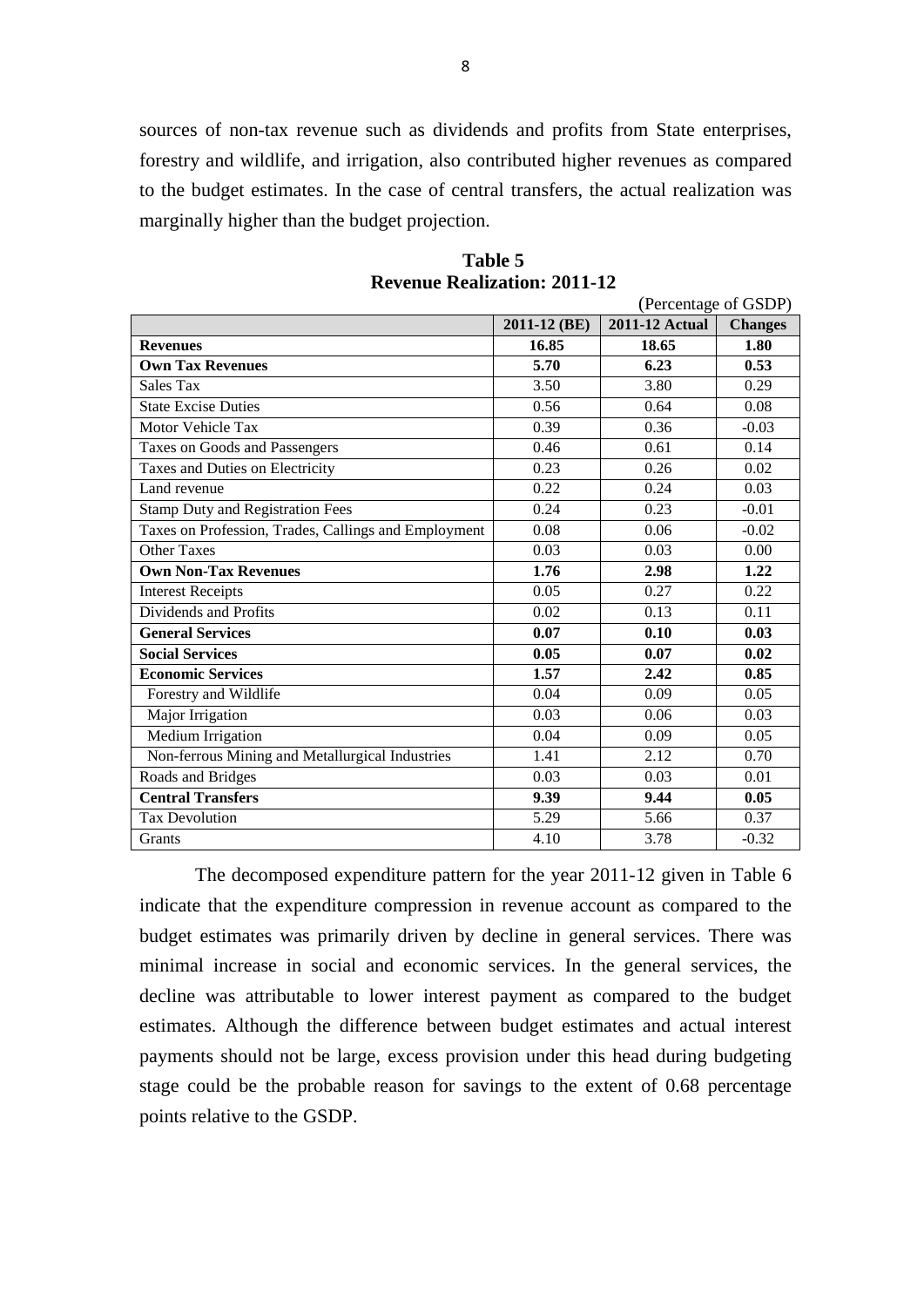|                                           |              |                       | (Percentage of GSDP) |
|-------------------------------------------|--------------|-----------------------|----------------------|
|                                           | 2011-12 (BE) | <b>2011-12 Actual</b> | <b>Changes</b>       |
| <b>Revenue Expenditure</b>                | 16.82        | 16.05                 | $-0.77$              |
| <b>General Services</b>                   | 6.20         | 5.06                  | $-1.14$              |
| <b>Interest Payment</b>                   | 1.87         | 1.19                  | $-0.68$              |
| Pension                                   | 2.11         | 2.20                  | 0.09                 |
| Other General Services Excluding Salary   | 2.22         | 1.67                  | $-0.55$              |
| <b>Social Services</b>                    | 6.40         | 6.64                  | 0.24                 |
| Education                                 | 3.14         | 3.08                  | $-0.06$              |
| Medical and Public Health                 | 0.56         | 0.52                  | $-0.04$              |
| Water Supply, Sanitation, Housing & Urban | 0.51         | 0.41                  | $-0.09$              |
| Welfare of SC, ST, & BC                   | 0.44         | 0.46                  | 0.01                 |
| Social Welfare & Nutrition (65 to 67)     | 1.44         | 1.92                  | 0.48                 |
| <b>Other Social Services</b>              | 0.31         | 0.25                  | $-0.06$              |
| <b>Economic Services</b>                  | 3.95         | 4.04                  | 0.09                 |
| Agriculture & Allied Services             | 1.39         | 1.47                  | 0.08                 |
| Rural Development                         | 0.86         | 0.85                  | $-0.01$              |
| Irrigation & Flood Control                | 0.46         | 0.40                  | $-0.06$              |
| Energy                                    | 0.01         | 0.01                  | 0.00                 |
| <b>Industry and Minerals</b>              | 0.14         | 0.12                  | $-0.03$              |
| Transport                                 | 0.56         | 0.55                  | $-0.02$              |
| <b>General Economic Services</b>          | 0.49         | 0.63                  | 0.14                 |
| <b>Other Economic Services</b>            | 0.03         | 0.02                  | 0.00                 |
| <b>Compensation and Assignment to LBs</b> | 0.27         | 0.31                  | 0.04                 |
| <b>Capital Expenditure</b>                | 2.80         | 2.31                  | $-0.49$              |
| Capital Outlay                            | 2.62         | 2.08                  | $-0.54$              |
| Net Lending                               | 0.18         | 0.23                  | 0.05                 |

**Table 6 Expenditure Profile**

In the case of social services excepting the major head 'social welfare and nutrition', and 'welfare of SC, ST, & BC' where actual expenditure surpassed the budget provisions, all other components indicate lower expenditure as compared to the budgetary provisions. The priority sector spending like education, health, and water supply and sanitation show this trend during the year. In the economic services, similar spending pattern was also witnessed for rural development, irrigation and flood control, and industry and minerals. An important development in the spending pattern in 2011-12 was that the actual capital outlay fell well short of the budgeted provisions. Given the need for expanding infrastructural facilities in the State, proper utilization of budgeted provisions for capital expenditure should be given emphasis.

An excess cash balance position of the State Government, shown in Table 7, makes it appropriate to restructure the expenditure pattern by focusing on expansion of capital assets. The surplus cash balance invested in 14 days and 91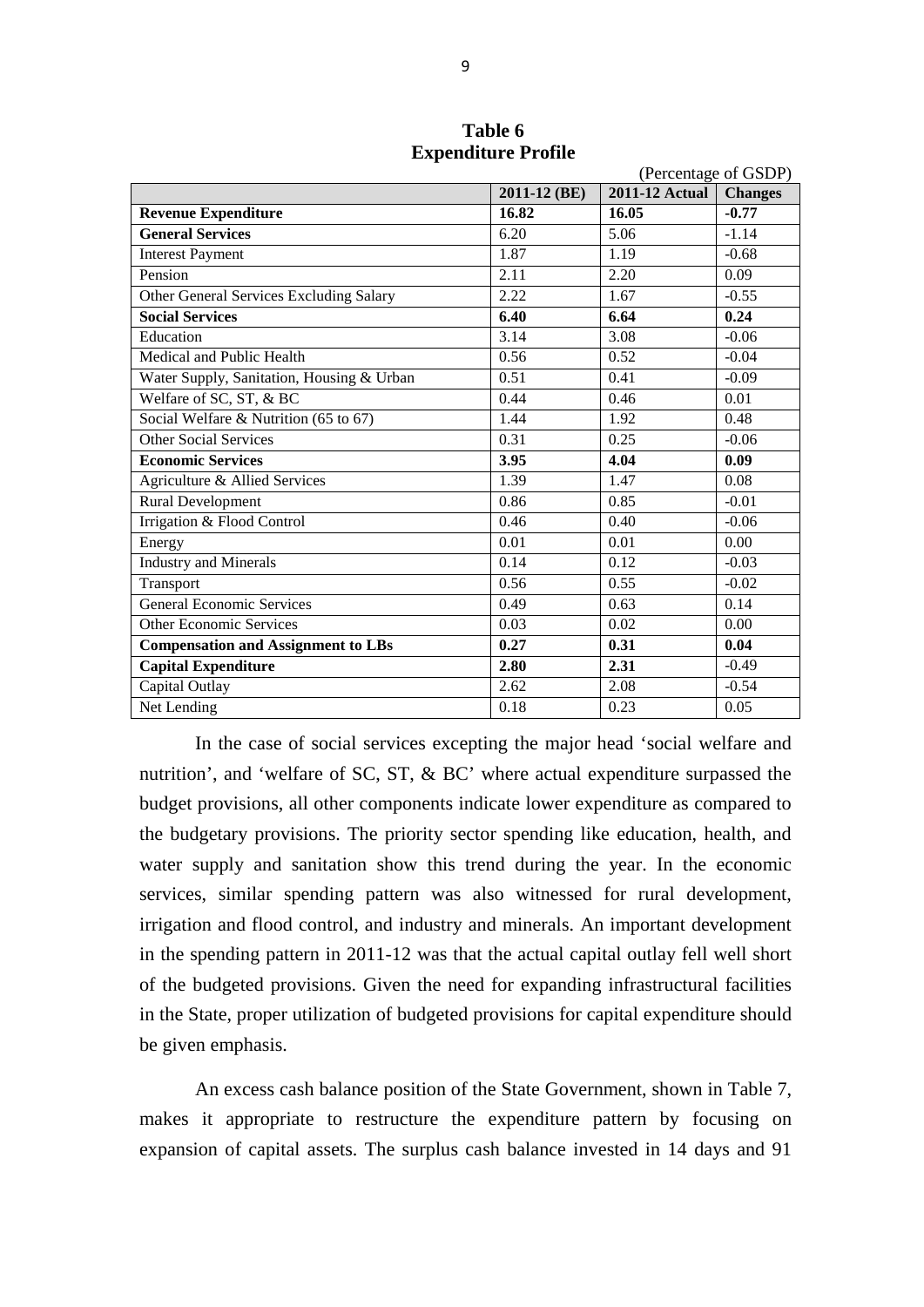days intermediate treasury bills of Reserve Bank of India (RBI) poses a carrying cost due to interest rate differential between raising this fund and the interest receipts. However, large cash balances helped the State Government in reducing its dependence on open market borrowing and discharging some high-cost loans. There were earlier suggestions by the 12th Finance Commission and RBI also to this effect (to utilize the existing cash balances efficiently).

|                                                    |                         | (Rs. Lakh)               |
|----------------------------------------------------|-------------------------|--------------------------|
|                                                    | As on 1st April<br>2011 | As on 31st March<br>2012 |
|                                                    |                         |                          |
| <b>General Cash Balance</b>                        |                         |                          |
| Deposits with the Reserve Bank                     | $-45291.50$             | $-46537.81$              |
| Investments held in the Cash Balance - Investment  | 559457.27               | 688374.35                |
| account                                            |                         |                          |
| Total                                              | 514165.77               | 641836.54                |
| <b>Other Cash Balances and Investments</b>         |                         |                          |
| Cash with Departmental Officers                    | 4794.59                 | 4519.57                  |
| Permanent Advances for Contingent Expenditure with | 31.40                   | 31.52                    |
| Departmental Officers                              |                         |                          |
| Investments of Earmarked Funds                     | 481300.00               | 502300.00                |
| Total                                              | 486125.99               | 506851.09                |
| <b>Grand Total</b>                                 | 1000291.76              | 1148687.63               |

| Table 7                                      |
|----------------------------------------------|
| <b>Cash Balance Position and Investments</b> |

Source: Finance Accounts - 2011-12

Odisha FRBM Act limits the number of supplementary statement of expenditure to be presented in a financial year to one. The Act also stipulates presenting accompanying statement indicating availability of resources for this supplementary demand through curtailment of expenditure to offset any fiscal impact on fiscal targets to be achieved as envisaged in the Act. This is aimed at preserving the sanctity of the budget voted in the State legislature and removing any adverse impact on achievement of the fiscal targets. The State government has complied with this requirement by presenting a single supplementary statement of expenditure during the year and managed to meet the fiscal targets as specified in the Act.

The FRBM Act also specifies recouping the expenditure incurred from the Odisha Contingency Fund, established under Odisha Contingency Fund Act, 1967, by obtaining supplementary grants for expenditure during the year. Advances from the Fund are to be made only for meeting expenditure of an unforeseen and emergent character. The corpus of the Fund was enhanced from Rs.150 crore to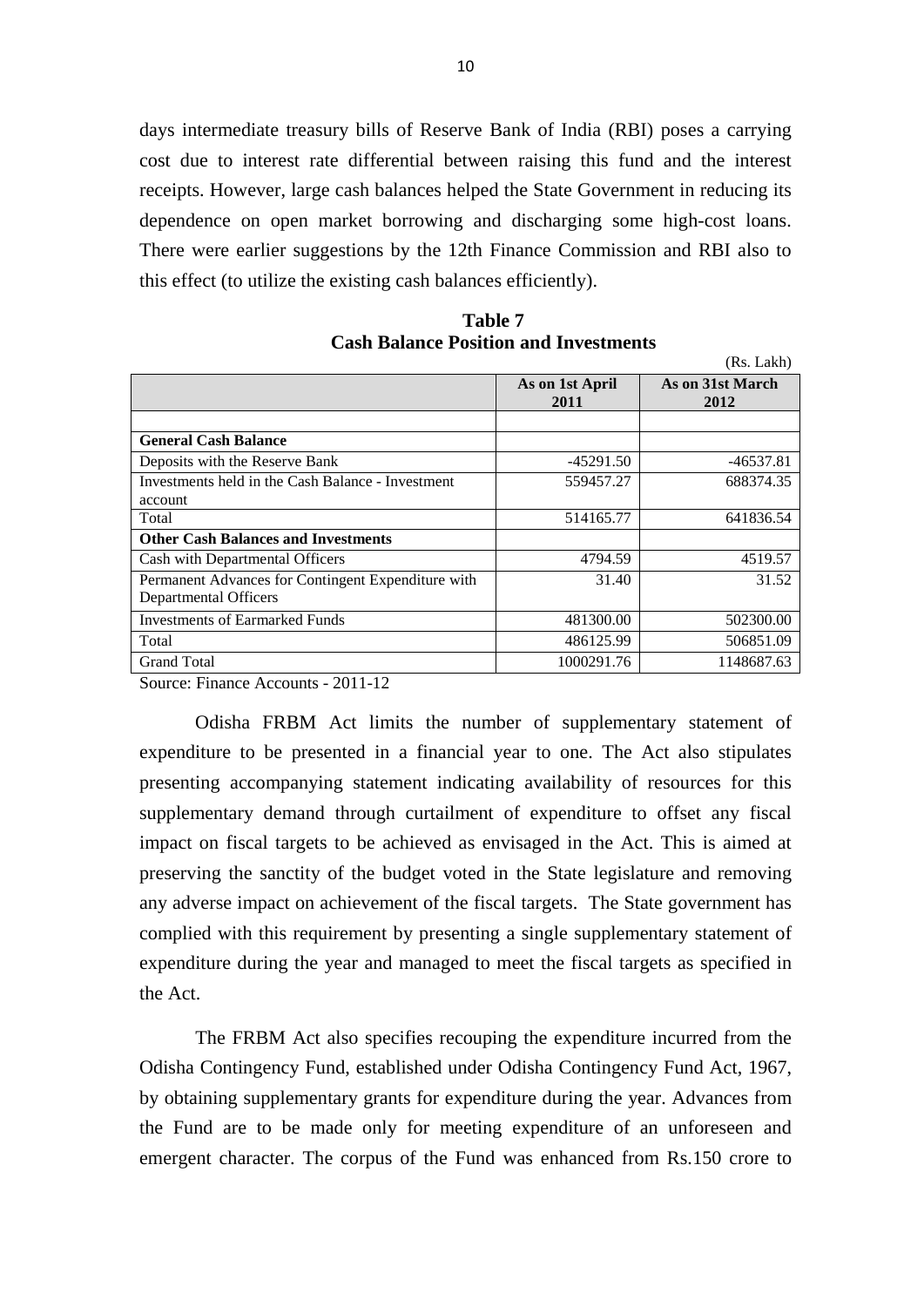Rs.400 crore in 2008. The data from the Finance Account for the year 2011-12 reveals that an amount of Rs.375 crore was recouped during the year. However, a small amount of Rs.15.89 crore, that includes old advances and advances taken during 2011-12, has not be recouped during the year.

#### **4. Concluding Remarks**

Strong fiscal position in 2011-12 reinforced the fiscal management of the State Government in post-FRBM years during which the State was able to achieve revenue surplus and low fiscal deficit consistently, and managed to reduce the debt burden substantially. In 2011-12, the revenue surplus was substantial at 2.60 per cent relative to GSDP and the State reached a fiscal surplus situation. The outstanding debt burden was only 17.87 per cent of the GSDP, well below the 25 per cent level recommended as prudent by the 12th Finance Commission. Compared to the fiscal targets specified for the year in the amended FRBM Act, 2011, a zero revenue deficit, fiscal deficit limit of 3 per cent of GSDP, and debt burden of 30.6 per cent to the GSDP, the fiscal achievement of the State Government has met and surpassed all the targets. As against a target of interest payment as percentage of revenue receipts at 15 per cent, the achievement has been only 6.40 per cent. The higher revenue realization and compression of both revenue and capital expenditure as compared to the budget estimates resulted in large revenue surplus and elimination of fiscal deficit during 2011-12. The debt management in the state indicates that the Government reduced its dependence on market borrowing and even discharged some high cost loans to bring down overall debt stock. The cash management in the State seems to be in an excess situation with a large cash balance, which is invested in the government of India Treasury bills with Reserve bank of India. This review report, after examining the fiscal position in 2011-12, concludes that the State Government complied with the provisions made in the amended Odisha FRBM Act, 2011.

While the State finances are on a strong footing, it is appropriate here to make some observations regarding the expenditure pattern. While examining the budget estimates and actual expenditure during 2011-12, it was found that under many heads the budgetary provisions were not fully utilized. Actual expenditure for some of the important services like education, health, water supply and sanitation, and irrigation and flood control were less than that of the budget estimates. Aggregate capital expenditure also fell short of the budgeted provision. While the